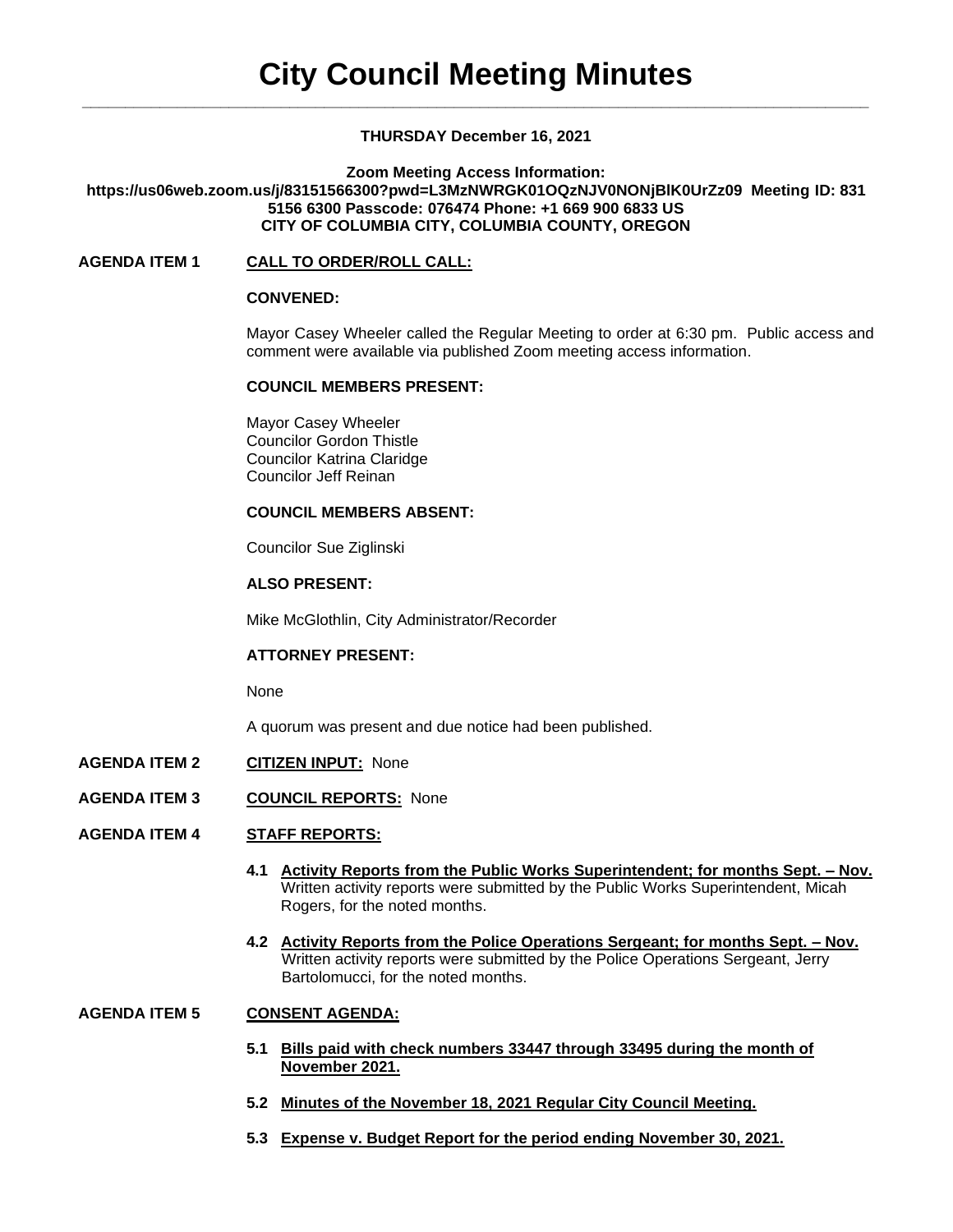- 2 Regular City Council Meeting December 16, 2021
	- **5.4 Re-appointment of Barbara Gordon and Suella Kovich to the Audit Committee.**
	- **5.5 Re-appointment of Rich Bailey, Durrell Kearsley, Randy May, and Dave Sass to the Building Appeals Board.**

COUNCIL APPROVED THE CONSENT AGENDA BY UNANIMOUS ROLL CALL VOTE.

### **AGENDA ITEM 6 UNFINISHED BUSINESS:** None

## **AGENDA ITEM 7 NEW BUSINESS:**

### **7.1 Presentation of TextMyGov program as conducted by Jerica Jensen, Sales Executive from TextMyGov.**

JERICA JENSEN, SALES EXECUTIVE FROM TEXTMYGOV, CONDUCTED THE PRESENTATION REGARDING THE BENEFITS OF THE PROGRAM FOR THE CITY IN UTILIZING THE SERVICE AS ANOTHER TOOL FOR COMMUNITY COMMUNICATION RELATING TO INFORMATION DISSEMENATION, PROBLEM REPORTING, AND ALERT NOTIFICATION. AT THE CONCLUSION OF THE PRESENTATION, COUNCIL ELECTED TO TAKE NO FURTHER ACTION AT THIS TIME.

## **7.2 Presentation of ClearGov program as conducted by Michael Lepore, Account Executive from ClearGov.**

MICHAEL LEPORE, ACCOUNT EXECUTIVE FROM CLEARGOV, CONDUCTED THE PRESENTATION ABOUT THE BENEFITS OF THE PROGRAM FOR THE CITY IN REGARD TO CAPITAL IMPROVEMENT PROJECT MANAGEMENT, OPERATIONAL BUDGETING FOR THE CITY, OVERALL BUDGET FORMULATION, MANAGEMENT, AND DISEMINATION OF THE CITY'S FINANCIAL INFORMATION TO THE PUBLIC. MR. LEPORE SHOWED HOW THE PROGRAM WAS TO BE UTILIZED IN ORDER TO INCREASE THE EFFICENCY OF THE BUDGETING PROCESS FOR ALL INVOLVED: DEPARTMENT HEADS, COMMITTEE MEMBERS DURING THE FORMULATION OF THE CITY'S CAPITAL IMPROVEMENT PLAN, THE BUDGET COMMITTEE, CITY COUNCIL, AND THE CITY ADMINSTRATOR AS THE BUDGET OFFICER. MR. LEPORE ALSO INFORMED COUNCIL ON THE CONNECTIVITY OF THE PROGRAM TO THE CITY'S EXISTING FINANCIAL MANAGEMENT SYSTEM, SPRINGBROOK, AND THAT PROGRAM COSTS WERE AN ALLOWABLE EXPENSE FOR TECHNOLOGY IMPROVEMENTS UNDER THE ARPA 2021 GUIDELINES. DISCUSSION TOOK PLACE AMONGST COUNCIL IN REGARD TO THE BENEFITS AND COSTS OF THE PROPOSED PROGRAM WHICH RESULTED IN COUNCILOR CLARDIGE MAKING A MOTION TO APPROVE THE PROGRAM, COUNCILOR THISTLE SECONDING THE MOTION, AND COUNCIL UNANIMOUSLY APPROVING THE PROGRAM.

## **7.3 Council Bill 21-936: Ratification of a Resolution Amending the Rental Agreement, Rules, Regulations and Rates for the Columbia City Community Hall; as Adopted by Resolution No. 19-1242-R.**

MOVED (THISTLE), SECONDED (CLARIDGE), AND VOTED UNANIMOUSLY TO APPROVE THE RATIFICATION OF COUNCIL BILL 21-936.

## **7.4 Review, discussion and consideration for approval of submitted Columbia City ARPA 2021 Projects.**

MOVED (REINAN), SECONDED (THISTLE), AND VOTED UNANIMOUSLY TO APPROVE THE CITY'S ARPA 2021 PROJECTS AS SUBMITTED TO DATE BY THE CITY ADMINISTRATOR.

## **7.5 Review, discussion and consideration for approval of memorandum, as**